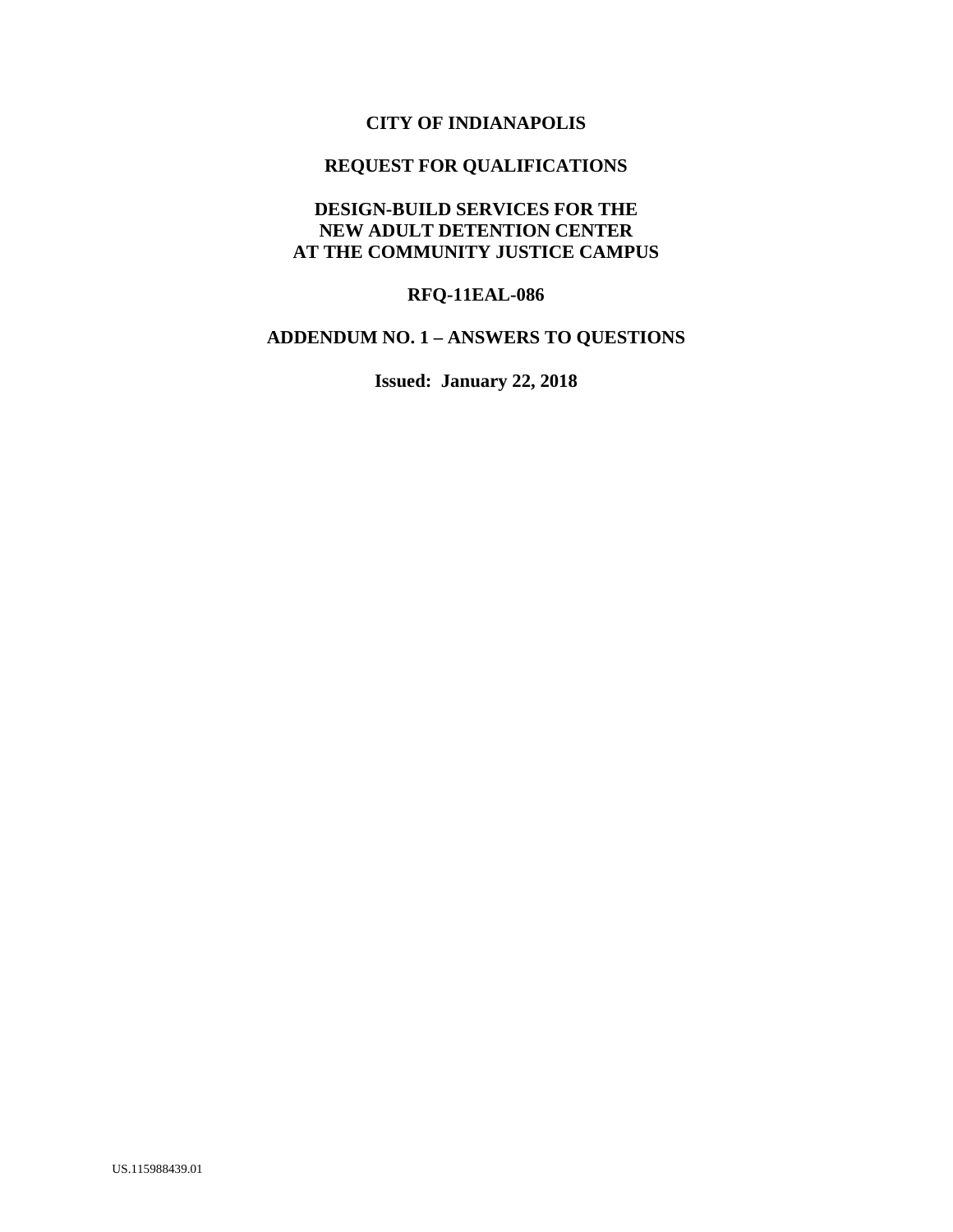**Question 1:** On pages 3 and 4 of RFQ-11EAL-086, Design-Build Services for the New Adult Detention Center at the Community Justice Campus, it reads: "The City is likely to have certain site enabling design and construction work performed under separate contracts." Does this indicate that any other RFP/Qs will be issued for design and construction work related to this particular facility? Thank you.

**Answer to Question 1:** Additional procurement solicitations will be issued for Site Enabling Project. The City anticipates issuing one or more bid packages for the Site Enabling Project using competitive bidding pursuant to Indiana Code Section 36-1-12 and/or other applicable law.

**Question No. 2:** How will site development scope, coordination and cost be handled between the various other projects?

**Answer to Question No. 2:** There are likely to be two bid packages for Site Enabling Project. These are already in the design phase, and City anticipates paying the contractors who bid on these packages. These packages are expected to be let for bidding prior to award of the Design-Build Contract. In other words, the construction documents for the packages constituting the Site Enabling Project will be issued before the Design-Build Contract is awarded, and the Design Criteria Package will delineate the scope, cost and coordination requirements, if any, across the various projects.

**Question No. 3:** What is the intent of the "Lead Engineer" role mentioned in 3.4.2.2 (e)?

**Answer to Question No. 3:** The Lead Engineer merely means the prime engineering firm holding a direct subcontract with the Lead Design-Build Entity. If the Lead Design-Build Entity enters into separate subcontracts with each engineering discipline, then there may be no Lead Engineer and no need to identify such firm.

**Question No. 4:** Pursuant to the question above, is it intended for the Design-Builder to provide site engineering services to finalize and complete the site design work of the "Site Enabling Project" currently being separately procured

**Answer to Question No. 4:** It is likely that some site engineering services will be required in the Design-Build Contract, and this will be explained in the Design Criteria Package as part of the RFP.

**Question No. 5:** Will the Design Builder be responsible for providing final certified construction documents for the site design (including parking lots, drive lanes, drop offs, site grading, storm water design/detention/quality, sanitary and water infrastructure, utility service laterals, and landscape plan).

**Answer to Question No. 5:** The Design-Builder will be required to certify its construction documents, and these requirements and scope will be explained in the Design Criteria Package as part of the RFP.

**Question No. 6:** Will the Design Builder be responsible for as-built drawings for site work?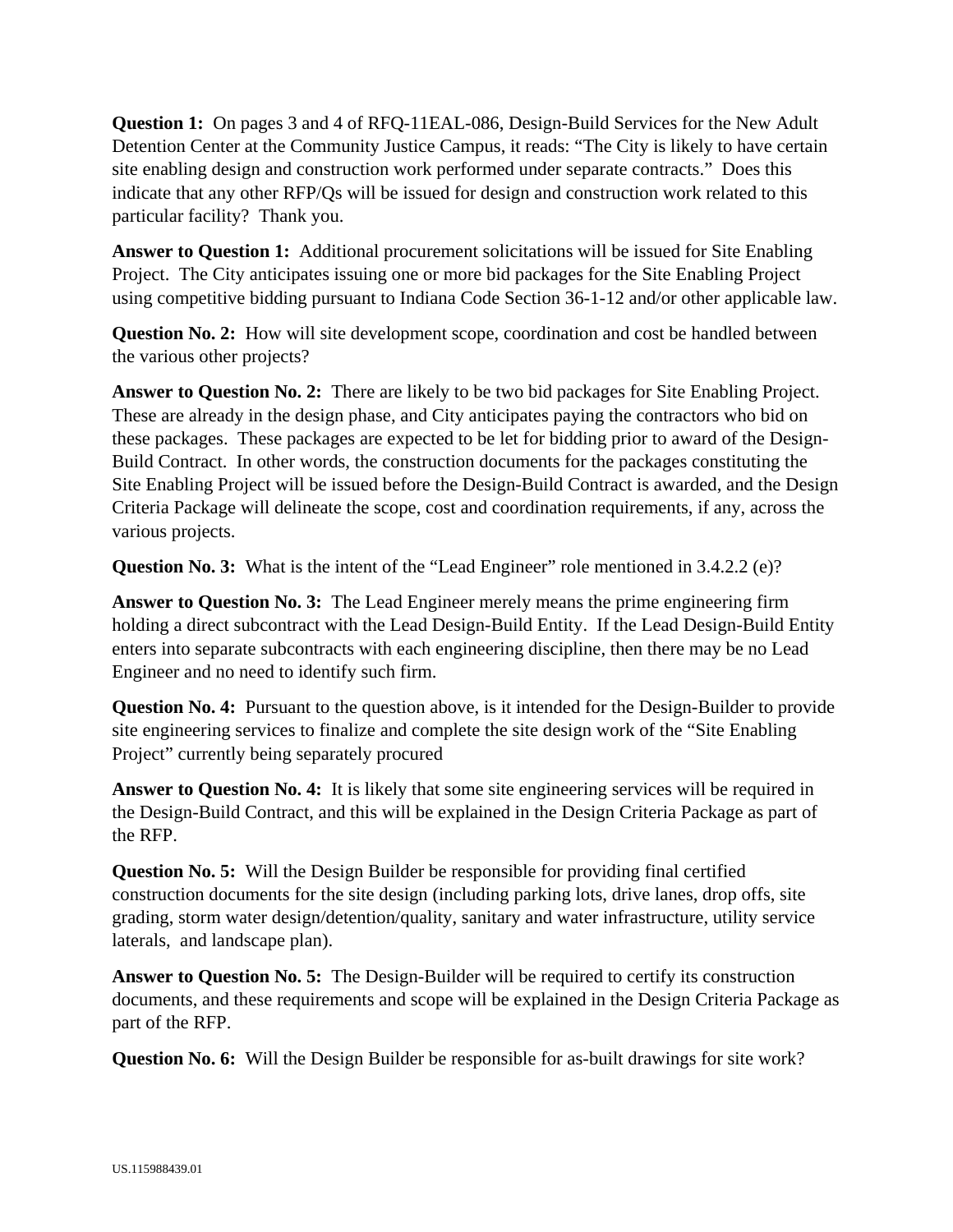**Answer to Question No. 6:** See prior answers. If the site work is part of the Design-Builder's scope of work, then it will be required to provide as-builts. This will be explained in the Design Criteria Package as part of the RFP.

**Question No. 7:** Are resumes included in the page count?

**Answer to Question No. 7:** No.

**Question No. 8:** Can the Org Chart be on 11x17 paper

**Answer to Question No. 8:** Yes.

**Question No. 9:** Does the Lead Design/Build entity have to sign the PLA even if they do not plan to provide trade labor on the project?

**Answer to Question No. 9:** Short listed potential Design-Builders will be provided a copy of the applicable contract terms during the RFP phase.

**Question No. 10:** Will signing the PLA be a condition of the contract with the Lead Design/Build entity?

**Answer to Question No. 10:** Short listed potential Design-Builders will be provided a copy of the applicable contract terms during the RFP phase. Contract negotiations will be undertaken pursuant to the Design-Build Statute and other applicable law.

**Question No. 11:** Most XBE firms are not signatory to union labor agreements. Will XBEs be required to sign the PLA if they provide trade labor on the project?

**Answer to Question No. 11:** The City does not intend to enter into agreements with Subcontractors.

**Question No. 12:** Will there be wages set for trade labor under the PLA? If so, how will they be determined?

Answer to Question No. 12: The City will not be establishing a committee to set common wages in light of Indiana Code Section 5-16-7.2-5.

**Question No. 13:** Will trade workers be required to pay union dues under the PLA since Indiana is a right to work State?

**Answer to Question No. 13:** While the context of the question is unclear, the City notes that Indiana Code Chapter 22-6-6 prohibits private employers from requiring that its employees pay union dues.

**Question No. 14:** Will companies that are signatory to the PLA be subject to union labor policies or will their current employment policies prevail?

**Answer to Question No. 14:** The City is not in a position to speculate what is meant by all "union labor policies" or potential Team members' "current employment policies." The